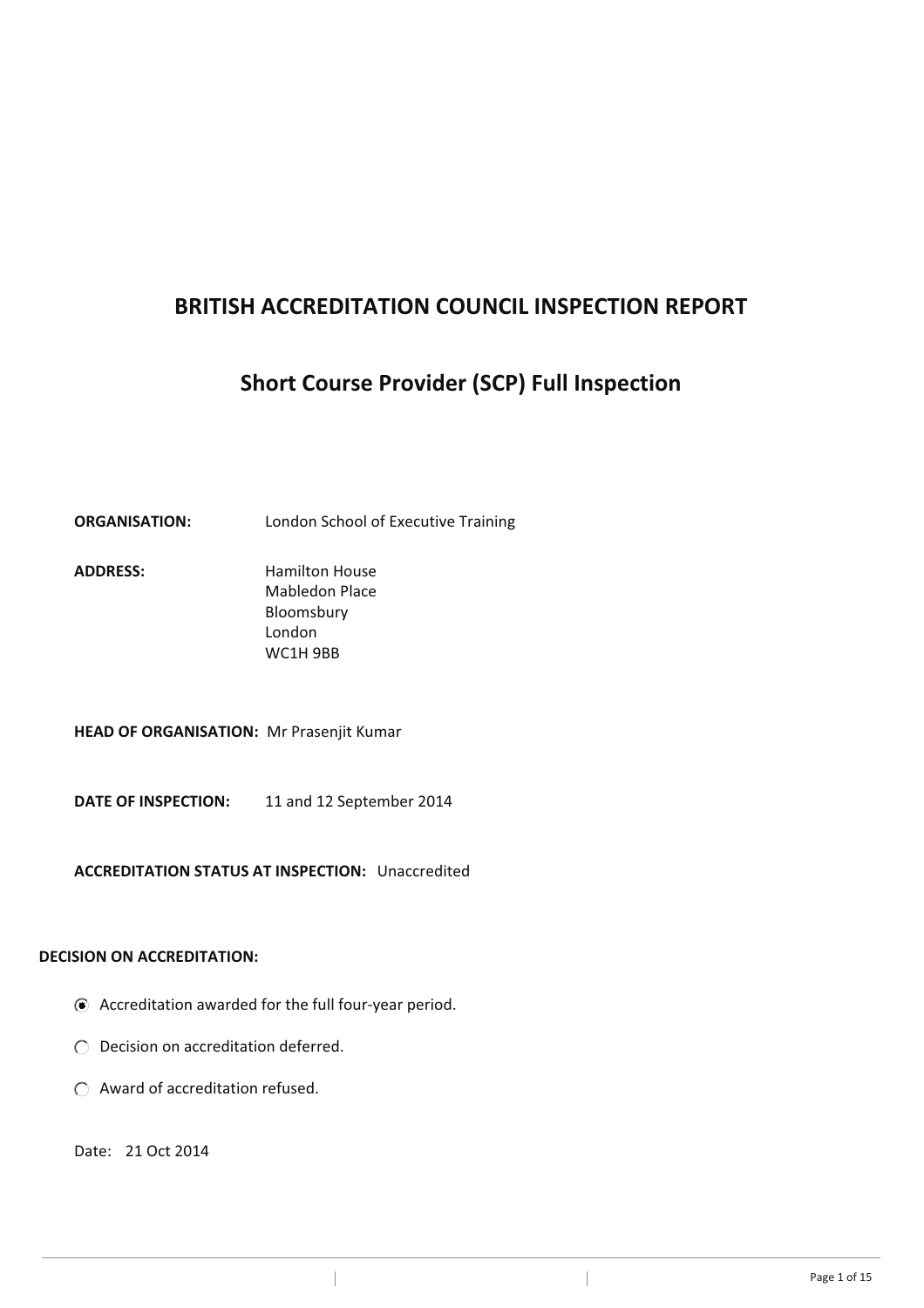## **1. Background to the organisation**

London School of Executive Training (LSET or the School) aims to offer highly specialised short-term executive courses to a variety of audiences, including business leaders, politicians, lawyers and bankers. It was established in December 2013 as a private limited company and is owned by the Chairman, who is the sole shareholder. It has a Board of Governors, which is responsible for the long-term strategic direction of the institution. The members of the Board include senior representatives with backgrounds in politics, international development and diplomacy. The School's administrative office and the venue for the delivery of its courses are based in central London. LSET has signed an affiliation agreement with Alakh Prakash Goyal (APG) Shimla University in India, with a view to offering joint enrolment in approved training programmes. It is also working in partnership with the London Academy of Diplomacy (LAD), whose degree programmes are validated by the University of Stirling. LAD will provide LSET with a training venue and will assist in promoting its programmes.

# **2. Brief description of the current provision**

LSET currently offers short training programmes in a variety of subject areas, including leadership and management, entrepreneurship and sales and marketing. The target market consists of executives from the UK, the rest of Europe and Asia. The duration of the programmes is from one to four weeks. At the time of the inspection, there were five delegates undertaking a week's course in leadership and management.

### **3. Inspection process**

The inspection was conducted by a single inspector over one and a half days. Discussions were held with the Chairman, the Director of Standards and Quality, who was also the trainer at the time of the inspection, the Programme Manager and the person responsible for delegate welfare (by telephone). The inspector also met with representatives of LAD. An observation of the training and a meeting with the participants on the programme also took place. The inspector also visited the administrative office as well as the training venue. The inspector scrutinised various documentation that was provided by LSET.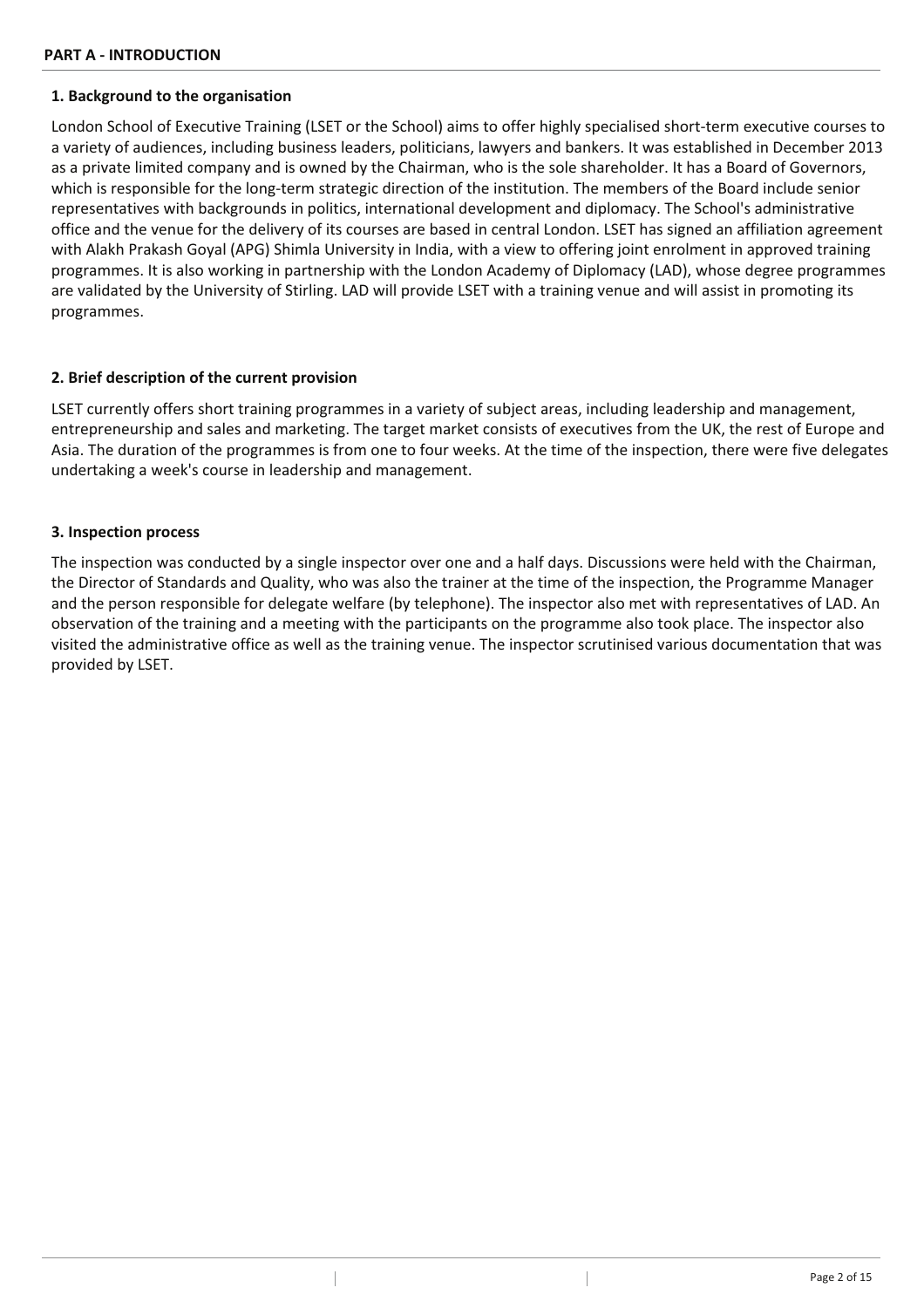# **PART B - JUDGEMENT AND EVIDENCE**

The following judgements and comments are based upon evidence seen by the inspector(s) during the inspection and from documentation provided by the provider.

# **INSPECTION AREA - MANAGEMENT, STAFFING AND ADMINISTRATION**

#### **The provider is effectively managed** 1.

- The management structure is clearly defined, documented and understood, including the role and extent of authority of any owners, trustees or governing body. 1.1 Yes No
- The head of the provider and other senior managers are suitably qualified and experienced,  $\circledbullet$  Yes  $\circledcirc$  No understand their specific responsibilities and are effective in carrying them out. 1.2
- 1.3 There are clear channels of communication between the management and staff and those working at the delivery venue/s. **⊙** Yes ∩ No

#### **This standard is judged to be:**  $\odot$  Met  $\odot$  Partially Met  $\odot$  Not Met

### **Comments**

The Chairman is experienced in running accredited colleges and has a strong commitment to LSET and its success. He is supported by an experienced team and Board of Governors. Good communication takes place between the Chairman and others who support the School, including the trainers. The effectiveness of the recently established organisational structure remains to be fully tested, given the early stage of development of the School.

## 2. **The administration of the provider is effective**

| 2.1           | Administrators are suitably qualified or experienced and understand their specific<br>responsibilities and duties. | $\odot$ Yes $\odot$ No |
|---------------|--------------------------------------------------------------------------------------------------------------------|------------------------|
| $2.2^{\circ}$ | The size of the administrative team is sufficient to ensure the effective day-to-day running<br>of the provider.   | $\odot$ Yes $\odot$ No |
| 2.3           | The administrative support available to the management is clearly defined, documented<br>and understood.           | $\odot$ Yes $\odot$ No |
| $2.4^{\circ}$ | Policies, procedures and systems are well documented and effectively disseminated across<br>the provider.          | $\odot$ Yes $\odot$ No |
| 2.5           | Data collection and collation systems are effective.                                                               | $\odot$ Yes $\odot$ No |
| 2.6           | Administrative offices are adequate in size and resources for the effective administration<br>of the provider.     | $\odot$ Yes $\odot$ No |
|               | This standard is judged to be:<br>⊙ Met<br>Partially Met<br>Not Met                                                |                        |

### **Comments**

The administration arrangements are carried out by the Chairman, supported by an administrator. This is adequate for the current small number of participants. If participant numbers increase, as is hoped, the administrative support may need to be enhanced. A comprehensive range of policies will, when fully implemented, ensure the effective running of the School. Aspects of some of the policies lack relevance to the particular provision offered by LSET. Data, for example on participants' feedback, is collected and collated centrally. There is currently no electronic database to store useful information and to produce useful management reports. The administrative office is in a managed office block, which is of a high quality. As the School develops, LSET will need to consider acquiring its own dedicated office space with document filing capacity to ensure effective operation.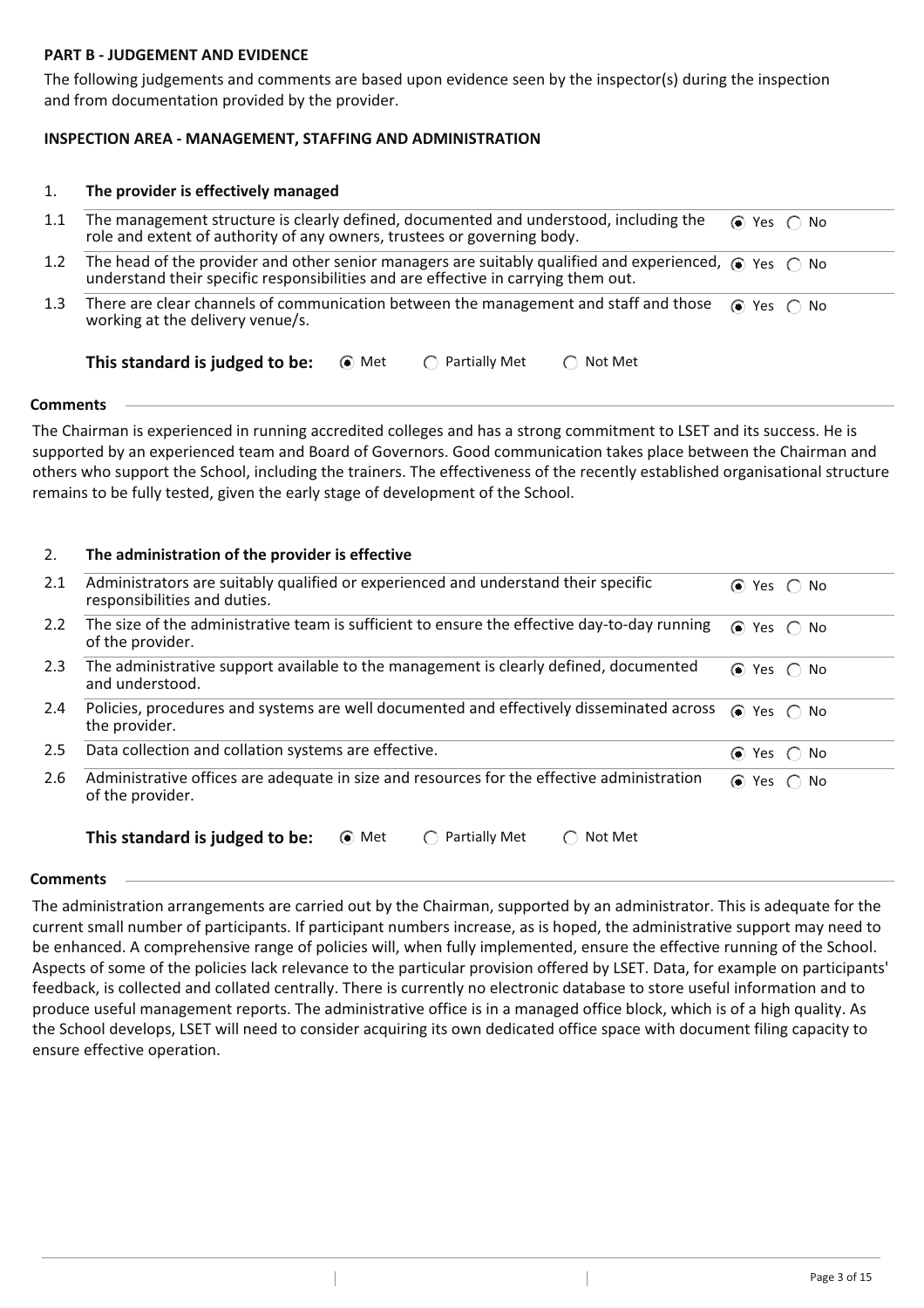## 3. **The provider employs appropriate managerial and administrative staff**

| 3.1 | There are appropriate policies and effective procedures for the recruitment and continuing $\bullet$ Yes $\circ$ No<br>employment of suitably qualified and experienced staff. |                        |  |
|-----|--------------------------------------------------------------------------------------------------------------------------------------------------------------------------------|------------------------|--|
| 3.2 | Experience and qualifications claimed are verified before employment.                                                                                                          | $\odot$ Yes $\odot$ No |  |
| 3.3 | There is an effective system for regularly reviewing the performance of staff.                                                                                                 | $\odot$ Yes $\odot$ No |  |

#### **This standard is judged to be:**  $\odot$  Met  $\odot$  Partially Met  $\odot$  Not Met

# **Comments**

Effective procedures for recruiting and developing suitable staff are in place. Current team members were already known to the Chairman at employment. An effective system for regularly reviewing staff performance includes appropriate appraisal documentation. The system has yet to be implemented, given the early stage of LSET's development. The staff handbook does not contain information about development opportunities and how performance will be reviewed to ensure staff are aware of these.

# 4. **Publicity material, both printed and electronic, gives a comprehensive, up-to-date and accurate description of the provider and its programmes**

| 4.1 | Text and images provide an accurate depiction of the provider's location, premises,<br>facilities and the range and nature of resources and services offered. |                         |                  | $\odot$ Yes $\odot$ No |
|-----|---------------------------------------------------------------------------------------------------------------------------------------------------------------|-------------------------|------------------|------------------------|
|     | 4.2 Information on the courses available is comprehensive, accurate and up to date.                                                                           | $\odot$ Yes $\odot$ No  |                  |                        |
|     | This standard is judged to be: $\bullet$ Met                                                                                                                  | $\bigcap$ Partially Met | $\cap$ Not Met . |                        |

|                 | __ |  |  |
|-----------------|----|--|--|
| <b>Comments</b> |    |  |  |
|                 |    |  |  |

#### 5. **The provider takes reasonable care to recruit and enrol suitable participants for its courses**

| 5.1 | Entry requirements for each course, including those relating to language ability,<br>are set at an appropriate level and clearly stated in the course descriptions seen by<br>prospective participants. |                                         | $\odot$ Yes $\odot$ No $\odot$ NA       |  |
|-----|---------------------------------------------------------------------------------------------------------------------------------------------------------------------------------------------------------|-----------------------------------------|-----------------------------------------|--|
| 5.2 | A formal application process ensures that participants meet the entry requirements and<br>any claimed qualifications are verified.                                                                      |                                         | $\odot$ Yes $\bigcirc$ No $\bigcirc$ NA |  |
| 5.3 | The provider replies to all application enquiries promptly and appropriately and briefs all<br>stakeholders properly on the nature and requirements of its programmes.                                  | $\odot$ Yes $\bigcap$ No $\bigcap$ NA   |                                         |  |
| 5.4 | Any overseas recruitment agents are properly selected, briefed, monitored and evaluated.                                                                                                                | $\odot$ Yes $\bigcirc$ No $\bigcirc$ NA |                                         |  |

**This standard is judged to be:**  $\odot$  Met  $\odot$  Partially Met  $\odot$  Not Met

### **Comments**

Course descriptions contain clear entry requirements, including English language level and appropriate educational and/or professional experience. Participants can apply through the website, where they can also upload supporting documents. The participants attending at the time of the inspection confirmed that the contact with LSET and the information provided before the course was sufficient for their needs. Overseas agents sign an agreement which sets out their responsibilities.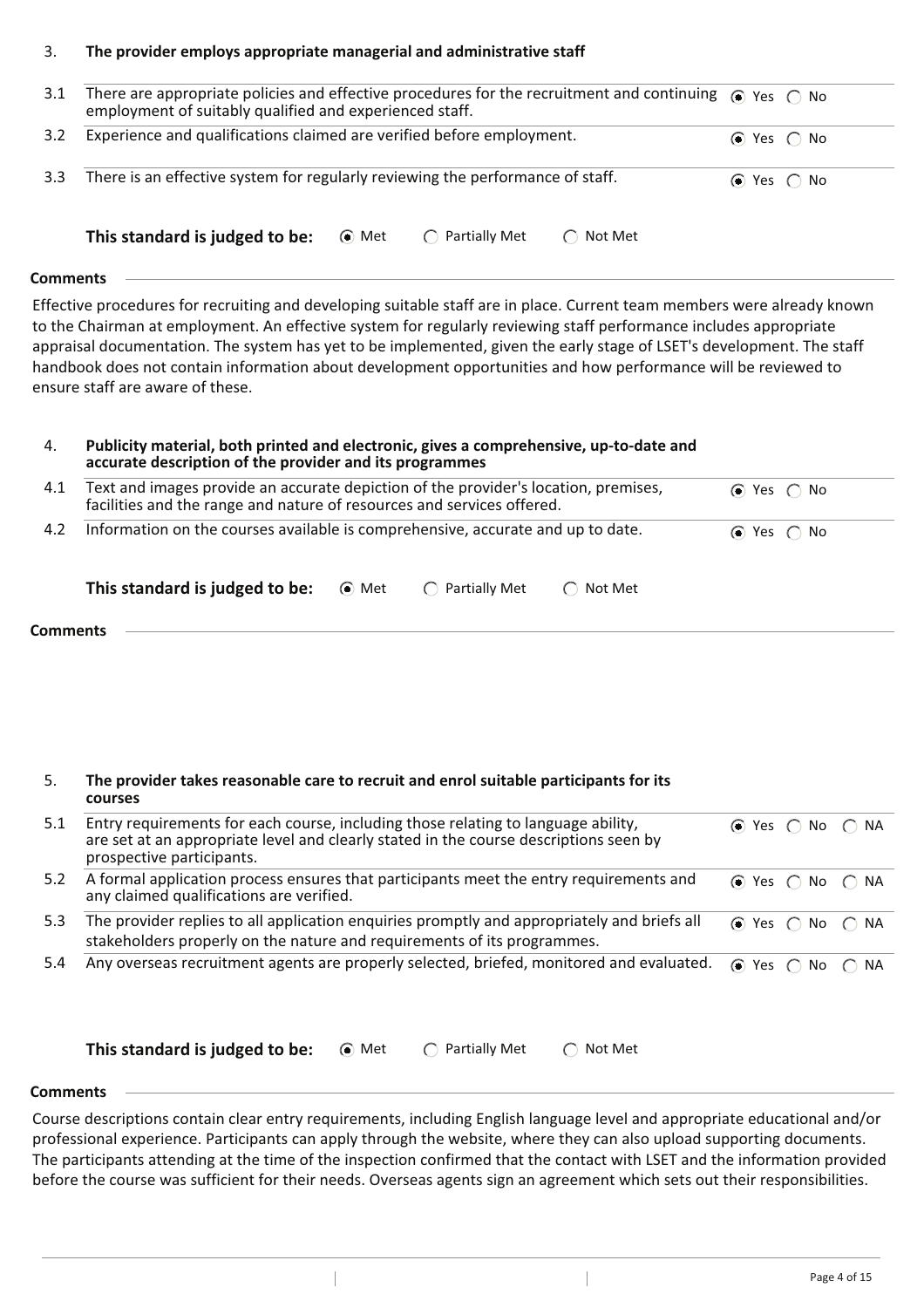#### 6. **There is an appropriate policy on participant attendance and effective procedures and systems to enforce it**

| 6.1 | There is a clear and published policy on participant attendance and punctuality.                                                             |       |                                       |                                                          | $\odot$ Yes $\odot$ No |  |  |
|-----|----------------------------------------------------------------------------------------------------------------------------------------------|-------|---------------------------------------|----------------------------------------------------------|------------------------|--|--|
| 6.2 | Accurate and secure records of attendance and punctuality at each session are kept for all<br>participants, collated centrally and reviewed. |       | $\odot$ Yes $\bigcap$ No $\bigcap$ NA |                                                          |                        |  |  |
| 6.3 | Participant absences are followed up promptly and appropriate action taken.                                                                  |       |                                       |                                                          | $\odot$ Yes $\odot$ No |  |  |
|     | This standard is judged to be:                                                                                                               | • Met | $\bigcap$ Partially Met               | Not Met<br>$\left( \begin{array}{c} \end{array} \right)$ |                        |  |  |
| $-$ |                                                                                                                                              |       |                                       |                                                          |                        |  |  |

**Comments**

The attendance policy is clear, although some aspects are more relevant to programmes of a longer duration than those currently offered by the School.

| The provider regularly obtains and records feedback from participants and other |
|---------------------------------------------------------------------------------|
| stakeholders and takes appropriate action where necessary                       |

| 7.1 | The provider has effective mechanisms for obtaining feedback from participants and other<br>stakeholders (such as staff, partner providers and employers) on all aspects of the<br>provider's provision, including formal participant representation where appropriate. | $\odot$ Yes $\odot$ No |
|-----|-------------------------------------------------------------------------------------------------------------------------------------------------------------------------------------------------------------------------------------------------------------------------|------------------------|
| 7.2 | Feedback is obtained, recorded and analysed on a regular basis.                                                                                                                                                                                                         | $\odot$ Yes $\odot$ No |
| 7.3 | The feedback is reviewed by management and action is taken where necessary.                                                                                                                                                                                             | $\odot$ Yes $\odot$ No |
| 7.4 | There is a mechanism for reporting on the provider's response to the feedback to the<br>participant body.                                                                                                                                                               | $\odot$ Yes $\odot$ No |
|     | This standard is judged to be:<br><b>Partially Met</b><br>• Met<br>Not Met                                                                                                                                                                                              |                        |

### **Comments**

Forms are used to record participants' feedback. The feedback is reviewed by the management so that any concerns can be addressed. The feedback scrutinised at the inspection was positive.

| 8.       | The provider has effective systems to review its own standards and assess its own<br>performance with a view to continuing improvement |                        |
|----------|----------------------------------------------------------------------------------------------------------------------------------------|------------------------|
| 8.1      | There are effective systems for monitoring and periodically reviewing all aspects of the<br>provider's performance.                    | $\odot$ Yes $\odot$ No |
| 8.2      | Reports are compiled which present the results of the provider's reviews and incorporate<br>action plans.                              | Yes $\odot$ No<br>◯    |
| 8.3      | Action plans are implemented and regularly reviewed.                                                                                   | $\odot$ Yes $\odot$ No |
|          | This standard is judged to be:<br>• Partially Met<br>$\bigcap$ Met<br>Not Met                                                          |                        |
| `ommantc |                                                                                                                                        |                        |

### **Comments**

There are effective systems to monitor the school's performance including regular participant delegate feedback, training observations and staff performance appraisal.

8.2 The quality policy provides for regular annual reviews to be carried out, although no reports have yet been compiled due to the early stage of development of the school.

 $\overline{\phantom{a}}$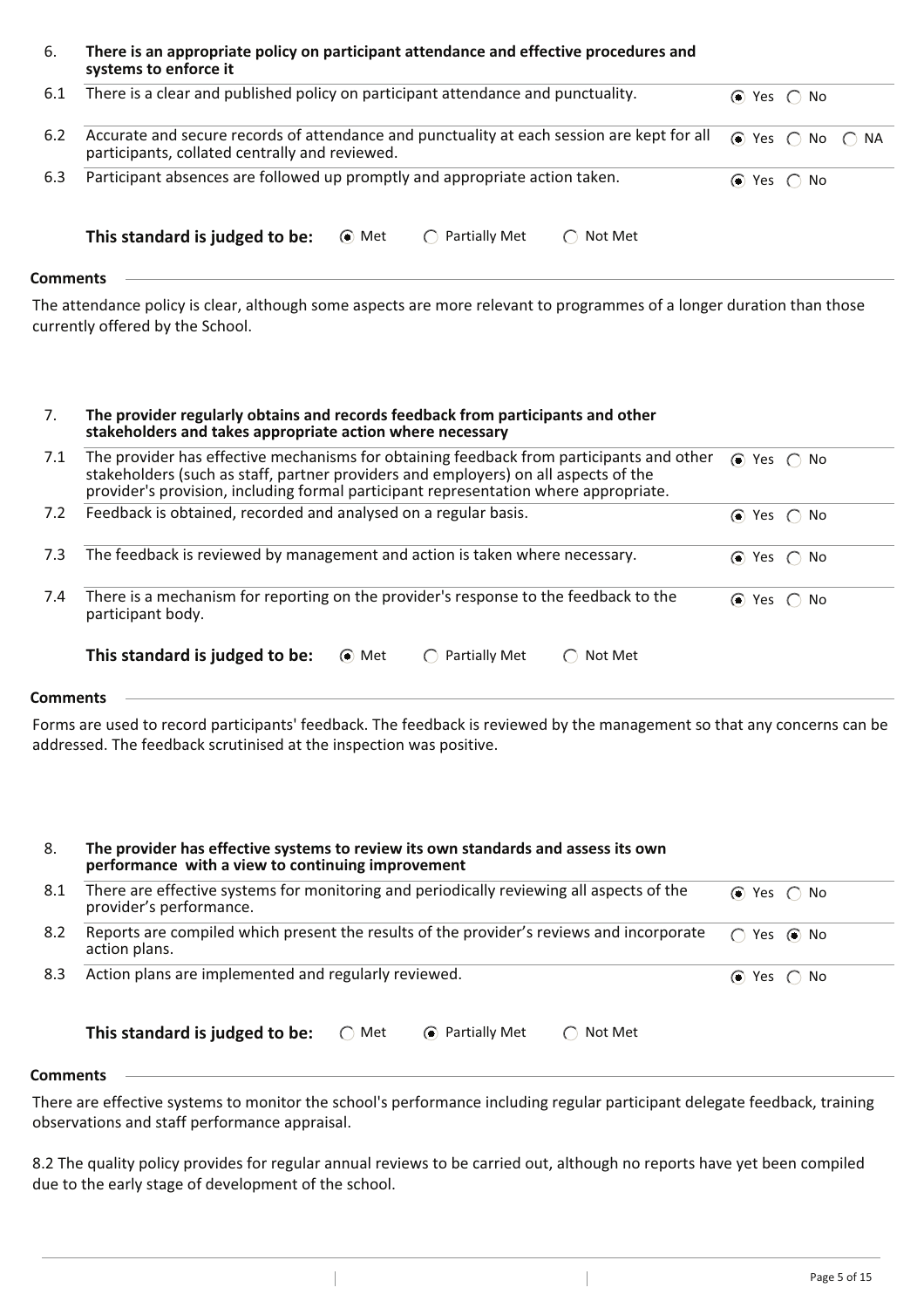# **INSPECTION AREA - TEACHING, LEARNING AND ASSESSMENT**

#### 9. **Programme management is effective**

| There is a suitably qualified and experienced programme manager or management team<br>with responsibility for teaching, learning and assessment and the management of the body<br>of trainers. |  |                                                                                                                                                        |
|------------------------------------------------------------------------------------------------------------------------------------------------------------------------------------------------|--|--------------------------------------------------------------------------------------------------------------------------------------------------------|
| Classes are timetabled and rooms allocated appropriately for the courses offered.                                                                                                              |  |                                                                                                                                                        |
| The allocation of trainers to classes provides for a consistent learning experience and<br>delivery is monitored to ensure consistency.                                                        |  |                                                                                                                                                        |
| There is an appropriate policy and effective procedures for the acquisition of teaching and<br>learning resources.                                                                             |  |                                                                                                                                                        |
| This standard is judged to be:<br>Partially Met<br>⊙ Met<br>Not Met<br>$\left( \begin{array}{c} \end{array} \right)$                                                                           |  |                                                                                                                                                        |
|                                                                                                                                                                                                |  | $\odot$ Yes $\bigcirc$ No $\bigcirc$ NA<br>$\odot$ Yes $\odot$ No $\odot$ NA<br>$\odot$ Yes $\odot$ No $\odot$ NA<br>$\odot$ Yes $\odot$ No $\odot$ NA |

**Comments**

A small core of trainers, working closely with the management team, ensures consistency in the learning experience. The learning environment at the training venue is good.

#### 10. **The courses are planned and delivered in ways that enable participants to succeed**

| 10.1 Courses are designed and delivered in ways that allow participants to develop the<br>knowledge and skills which will be required for final examinations or assessments or which<br>meet stakeholders' requirements. |                        | $\odot$ Yes $\odot$ No $\odot$ NA        |      |
|--------------------------------------------------------------------------------------------------------------------------------------------------------------------------------------------------------------------------|------------------------|------------------------------------------|------|
| 10.2 Lessons and assessments maintain an appropriate focus on any assessment objectives or<br>statement of learning outcomes established by the awarding body.                                                           |                        | $\bigcap$ Yes $\bigcap$ No $\bigcirc$ NA |      |
| 10.3 Formative assessments appropriately reflect the nature and standards of summative<br>examinations.                                                                                                                  |                        | Yes $\bigcap$ No                         | ⊙ NA |
| 10.4 Participants are encouraged and enabled to develop independent learning skills.                                                                                                                                     |                        | $\odot$ Yes $\odot$ No $\odot$ NA        |      |
| 10.5 The academic backgrounds and particular needs of participants are taken into account in<br>the classroom delivery of the course.                                                                                    | $\odot$ Yes $\odot$ No |                                          |      |
| This standard is judged to be:<br>Partially Met<br>⊙ Met<br>Not Met                                                                                                                                                      |                        |                                          |      |

### **Comments**

Based on evidence from the one course and two trainers observed during the inspection, trainers use good practical work based examples to illustrate the points being made and to enable participants to apply the knowledge. Good use is made of presentations from participants to demonstrate understanding and to encourage reflection and independent learning. Trainers learn about delegates in the classroom and take account of this in their delivery. They do not systematically receive information on delegates' backgrounds prior to the course to enable them to better plan for this in advance.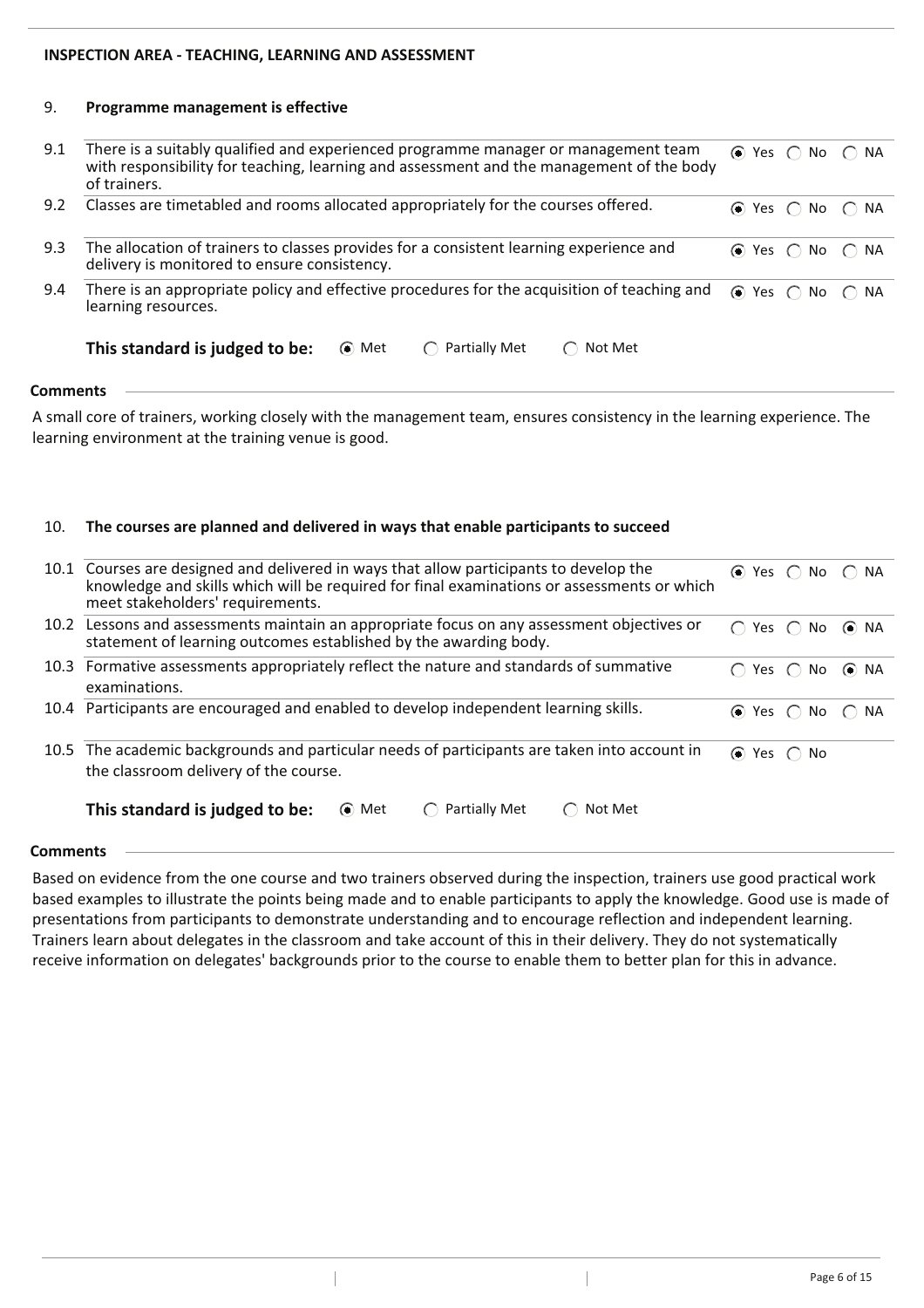#### 11. **Trainers are suitable for the courses to which they are allocated and effective in delivering them**

| 11.1 Trainers are appropriately qualified and experienced.                                                                                                        | $\odot$ | Yes $\bigcap$ | No                     |  |
|-------------------------------------------------------------------------------------------------------------------------------------------------------------------|---------|---------------|------------------------|--|
| 11.2 Trainers have a level of subject knowledge, pedagogic and communicative skill which allows $\bullet$ Yes $\circ$ No                                          |         |               |                        |  |
| them to deliver the content of courses effectively.                                                                                                               |         |               |                        |  |
| 11.3 The appraisal procedures for trainers incorporate regular classroom observation.                                                                             |         |               | $\odot$ Yes $\odot$ No |  |
| 11.4 Trainers are supported in their continuing professional development and enabled to                                                                           |         |               | $\odot$ Yes $\odot$ No |  |
| develop further pedagogic techniques to enhance the learning of participants.                                                                                     |         |               |                        |  |
| 11.5 Trainers respond to different learning needs of participants where appropriate, taking                                                                       |         |               | $\odot$ Yes $\odot$ No |  |
| various learning styles into account in their planning and delivery of lessons.                                                                                   |         |               |                        |  |
| 11.6 Trainers employ effective strategies to involve all participants in active participation and to<br>check their understanding of concepts and course content. |         |               | $\odot$ Yes $\odot$ No |  |
| This standard is judged to be:<br>Partially Met<br>(• Met<br>Not Met                                                                                              |         |               |                        |  |

# **Comments**

Based on evidence from the one course and two trainers observed during the inspection, trainers have good subject knowledge and communicate this well. This is confirmed by the participants. They use different activities in class to engage the participants, although a significant proportion of delivery is of a lecture style. When using questioning, trainers make sure all participants are involved by directing their questions appropriately. Therefore, the interaction between delegates and the trainer is good.

It is planned to carry out regular peer observations, using an appropriate template to be completed by the trainer and observer. This planned process does not include management observations, which are focused on specific criteria in order to ensure that trainers use a range of challenging activities to fully engage the participants. The results of observations are fed back to the trainer and linked to professional development.

# 12. **The provider provides participants and trainers with access to appropriate resources and materials for study**

| <b>This standard is judged to be:</b> $\bullet$ Met                        |  | ◯ Partially Met | $\bigcap$ Not Met |
|----------------------------------------------------------------------------|--|-----------------|-------------------|
| <b>Comments</b>                                                            |  |                 |                   |
| Participants get electronic copies of the materials used in the classroom. |  |                 |                   |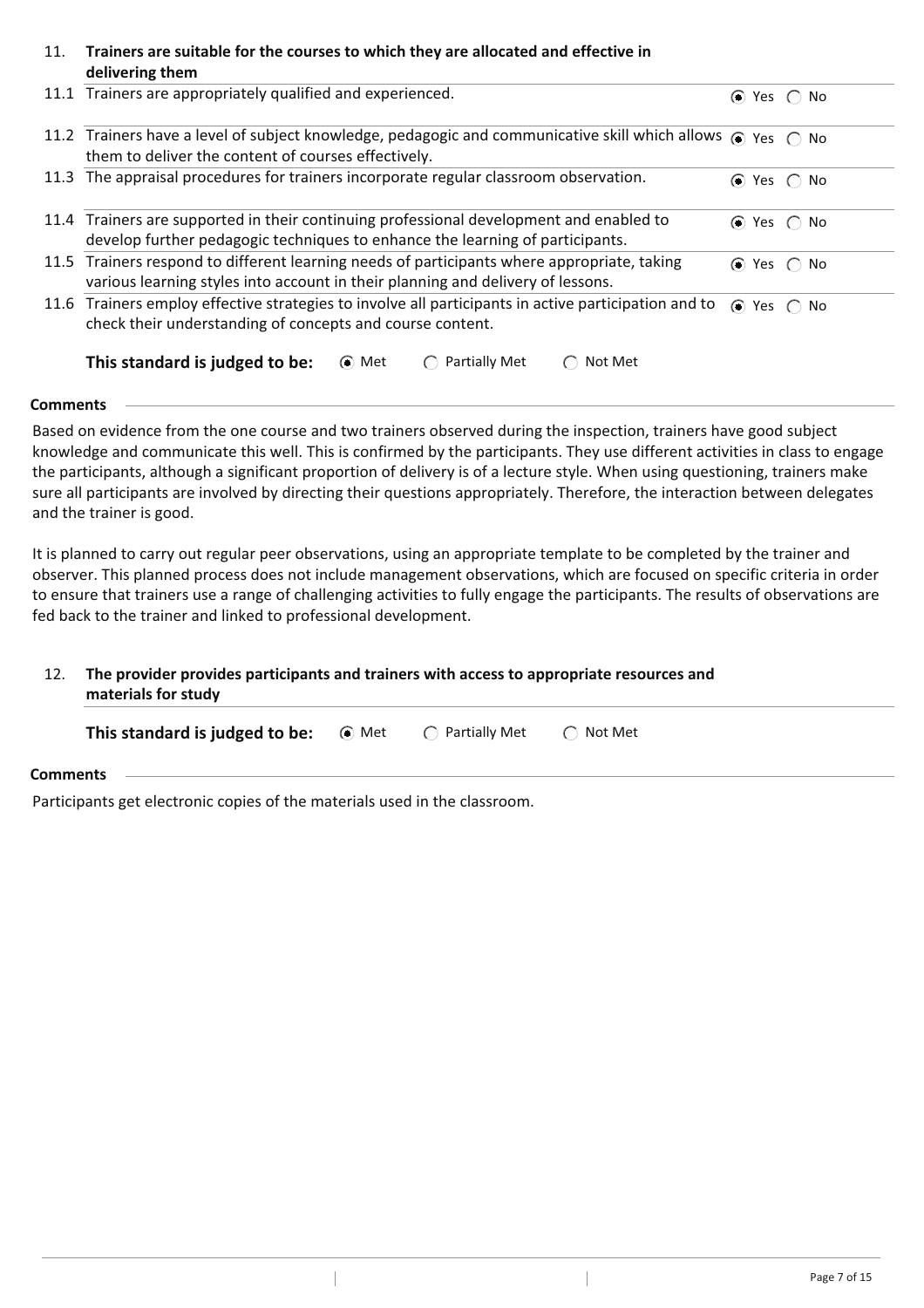| 13.             | Participants receive appropriate assessment and feedback on their performance and                               |                                          |            |
|-----------------|-----------------------------------------------------------------------------------------------------------------|------------------------------------------|------------|
|                 | progress, which are effectively monitored                                                                       |                                          |            |
|                 | 13.1 Feedback is given to individual participants tailored to meet their specific needs and                     | $\odot$ Yes $\odot$ No                   |            |
|                 | constructive in its nature and delivery.                                                                        |                                          |            |
|                 | 13.2 Courses are planned to include a schedule of assessments, the procedures and criteria for                  | $\bigcap$ Yes $\bigcap$ No               | $\odot$ NA |
|                 | which are available in writing and in advance to participants and trainers.                                     |                                          |            |
|                 | 13.3 Assessment outcomes are monitored to enable the identification of participants who are                     | $\bigcap$ Yes $\bigcap$ No $\bigcirc$ NA |            |
|                 | not making satisfactory progress and prompt intervention where appropriate.                                     |                                          |            |
|                 | 13.4 Participants are made aware of how their progress relates to their targeted level of                       | $\bigcap$ Yes $\bigcap$ No               | $\odot$ NA |
|                 | achievement.                                                                                                    |                                          |            |
|                 | 13.5 Additional support or advice on alternative courses is provided to participants who are                    | $\bigcap$ Yes $\bigcap$ No $\bigcirc$ NA |            |
|                 | judged not to be making sufficient progress to succeed.                                                         |                                          |            |
|                 | 13.6 Participants have appropriate access to trainers outside class time.                                       | $\bigcap$ Yes $\bigcap$ No $\bigcirc$ NA |            |
|                 |                                                                                                                 |                                          |            |
|                 |                                                                                                                 |                                          |            |
|                 | This standard is judged to be:<br>⊙ Met<br><b>Partially Met</b><br>Not Met<br>$\bigcap$                         |                                          |            |
|                 |                                                                                                                 |                                          |            |
| <b>Comments</b> |                                                                                                                 |                                          |            |
|                 |                                                                                                                 |                                          |            |
|                 |                                                                                                                 |                                          |            |
|                 |                                                                                                                 |                                          |            |
|                 |                                                                                                                 |                                          |            |
|                 |                                                                                                                 |                                          |            |
|                 |                                                                                                                 |                                          |            |
| 14.             | The provider offers courses leading to accredited awards granted by recognised awarding                         |                                          |            |
|                 | bodies wherever appropriate                                                                                     |                                          |            |
|                 | This standard is judged to be:<br>$\bigcirc$ Partially Met<br>$\bigcap$ Not Met<br>$\odot$ NA<br>$\bigcirc$ Met |                                          |            |
| <b>Comments</b> |                                                                                                                 |                                          |            |
|                 |                                                                                                                 |                                          |            |

# 15. **There is a clear rationale for courses leading to unaccredited or internal awards**

 $\begin{array}{c} \hline \end{array}$ 

|                 |                                                                                    | 15.1 There is a clear statement of the level claimed relative to the NQF/QCF and evidence<br>that participants who receive the award meet the stated requirements for that level. |                         |         | $\left( \begin{array}{c} \end{array} \right)$ | Yes $\bigcap$ No $\bigcap$ NA               |                                 |  |
|-----------------|------------------------------------------------------------------------------------|-----------------------------------------------------------------------------------------------------------------------------------------------------------------------------------|-------------------------|---------|-----------------------------------------------|---------------------------------------------|---------------------------------|--|
|                 | employment or further study.                                                       | 15.2 There is evidence of the extent to which the awards are accepted for the purposes of                                                                                         |                         |         |                                               | $\left(\begin{array}{c} \end{array}\right)$ | Yes $\bigcirc$ No $\bigcirc$ NA |  |
|                 | 15.3 External moderators are involved in the assessment process where appropriate. |                                                                                                                                                                                   |                         |         |                                               |                                             | Yes $\bigcap$ No $\bigcap$ NA   |  |
|                 | This standard is judged to be:                                                     | $\bigcap$ Met                                                                                                                                                                     | $\bigcap$ Partially Met | Not Met | $\odot$ NA                                    |                                             |                                 |  |
| <b>Comments</b> |                                                                                    |                                                                                                                                                                                   |                         |         |                                               |                                             |                                 |  |

 $\overline{\phantom{a}}$ 

Currently participants receive a certificate of attendance only.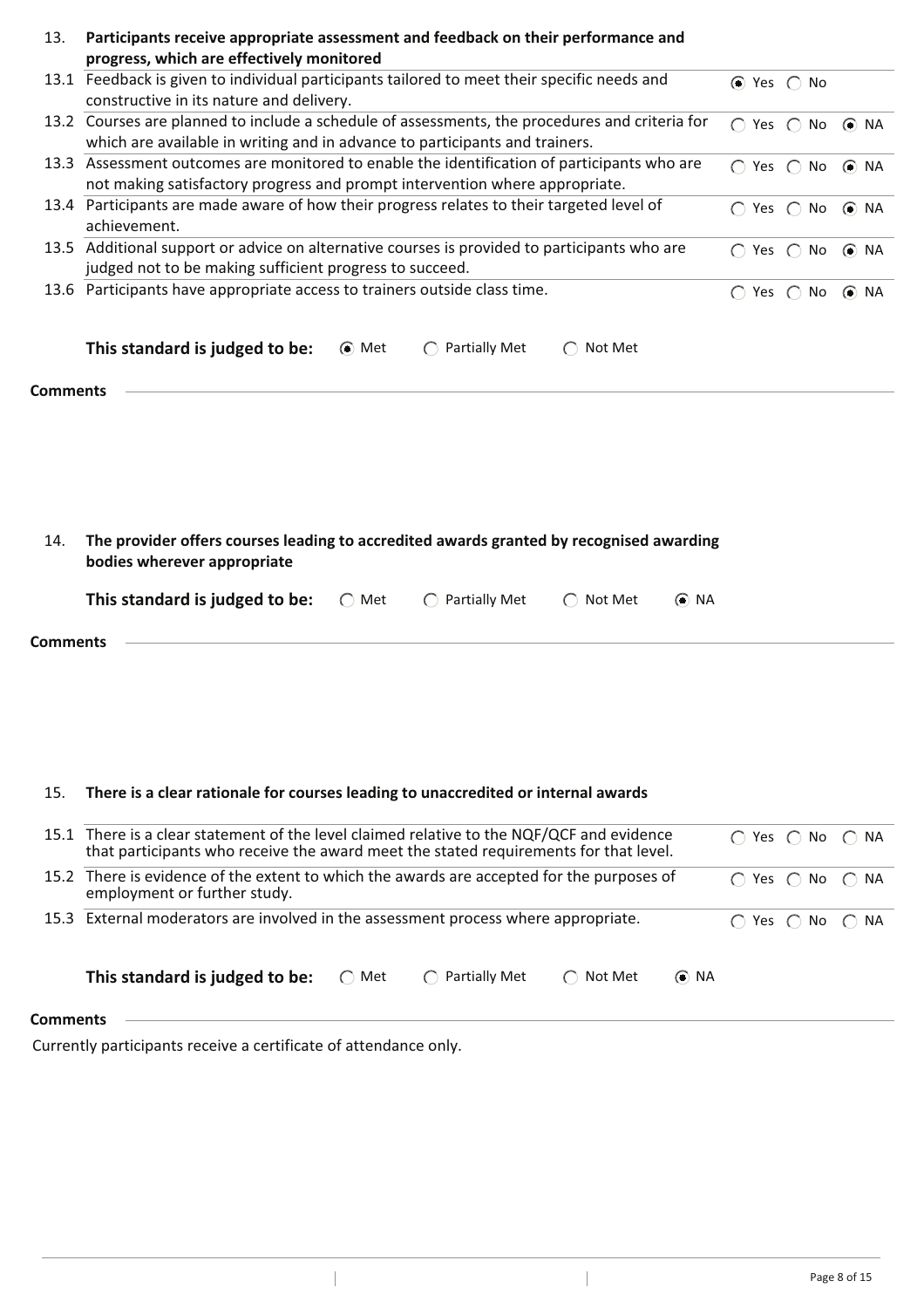| 16.             | There are satisfactory procedures for the administration of examinations and other<br>means of assessment                                                                                              |               |                         |                   |            |                                         |  |
|-----------------|--------------------------------------------------------------------------------------------------------------------------------------------------------------------------------------------------------|---------------|-------------------------|-------------------|------------|-----------------------------------------|--|
|                 | 16.1 The provider complies with the requirements of the relevant awarding bodies in terms of<br>examination security and administration where appropriate.                                             |               |                         |                   |            | $\bigcap$ Yes $\bigcap$ No $\bigcap$ NA |  |
|                 | 16.2 For internal assessments and awards, there are effective systems in place for<br>examination security and administration, and clear procedures for participants to appeal<br>against their marks. |               |                         |                   |            | $\bigcap$ Yes $\bigcap$ No $\bigcap$ NA |  |
|                 | This standard is judged to be:                                                                                                                                                                         | $\bigcap$ Met | $\bigcap$ Partially Met | $\bigcap$ Not Met | $\odot$ NA |                                         |  |
| <b>Comments</b> |                                                                                                                                                                                                        |               |                         |                   |            |                                         |  |

## **INSPECTION AREA - PARTICIPANT WELFARE**

| 17.             | Participants receive pastoral support appropriate to their age, background and<br>circumstances                                                                               |                                                  |
|-----------------|-------------------------------------------------------------------------------------------------------------------------------------------------------------------------------|--------------------------------------------------|
|                 | 17.1 There is at least one named staff member responsible for participant welfare who is<br>suitably trained, accessible to all participants and available to provide advice. | $\odot$ Yes $\odot$ No $\odot$ NA                |
|                 | 17.2 Participants receive appropriate advice before the start of the programme.                                                                                               | $\odot$ Yes $\odot$ No                           |
| 17.3            | Participants receive an appropriate induction and relevant information at the start of the<br>programme.                                                                      | $\odot$ Yes $\odot$ No                           |
| 17.4            | Participants are issued with a contact number for out-of-hours and emergency support.                                                                                         | $\odot$ Yes $\odot$<br>No $\bigcap$<br><b>NA</b> |
|                 | 17.5 The provider has policies in place to avoid discrimination and a published procedure for<br>dealing with any abusive behaviour.                                          | $\odot$<br>Yes $\bigcirc$<br>No                  |
|                 | This standard is judged to be:<br>⊙ Met<br>Partially Met<br>Not Met<br>$\left( \begin{array}{c} \end{array} \right)$<br>$(\ )$                                                |                                                  |
| <b>Comments</b> |                                                                                                                                                                               |                                                  |

Participants receive appropriate advice and support to meet their needs. The documentation in the induction pack provides relevant information but some documents lack consistency. There are appropriate and clear equal opportunities and anti-harassment polices.

 $\overline{1}$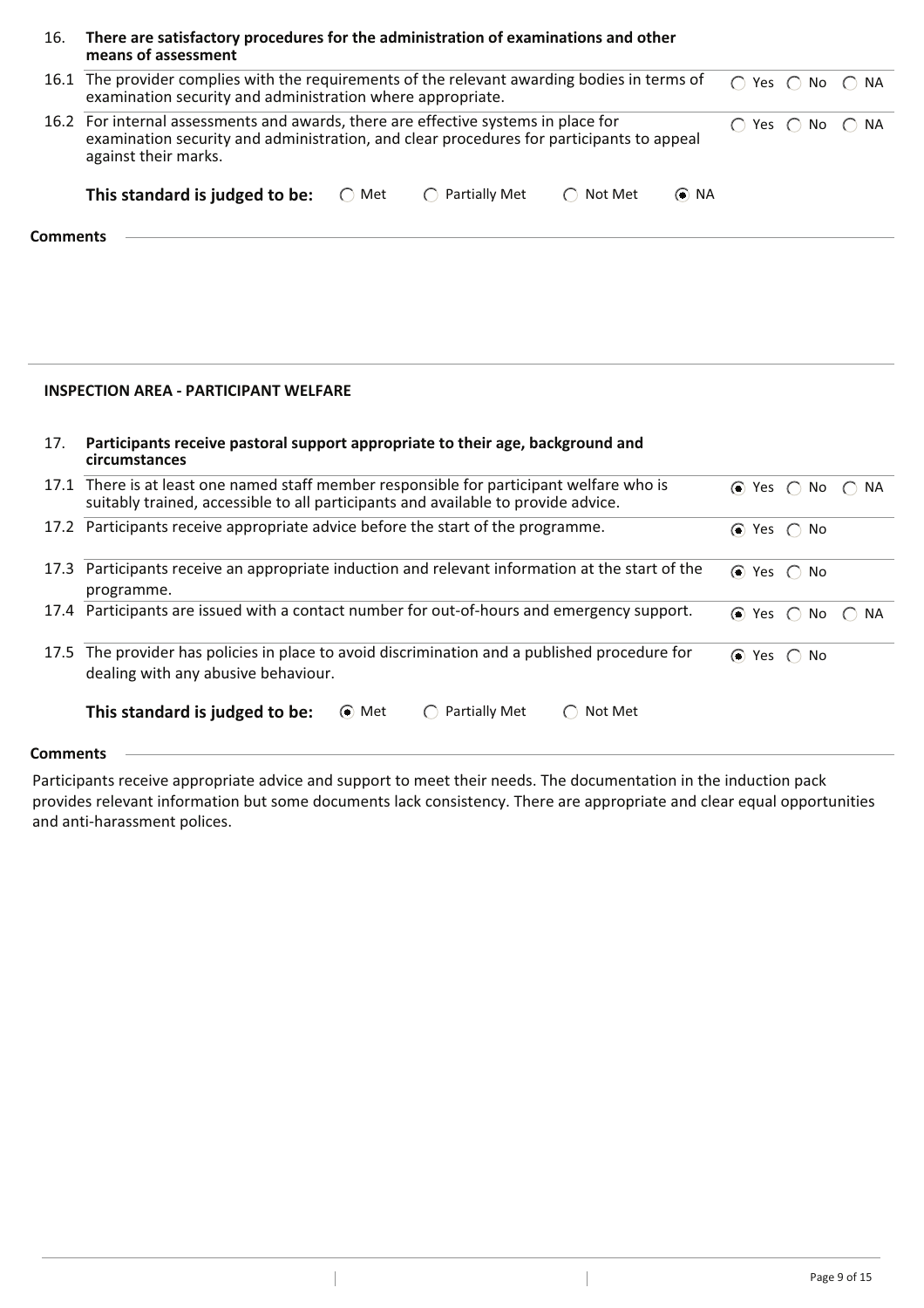#### 18. **International participants are provided with specific advice and assistance**

| 18.1     | International participants receive appropriate advice before their arrival on travelling to<br>and staying in the UK.                                                    | $\bigcap$ Yes $\bigcap$ No |                                                     |
|----------|--------------------------------------------------------------------------------------------------------------------------------------------------------------------------|----------------------------|-----------------------------------------------------|
| 18.2     | International participants receive an appropriate induction upon arrival covering issues<br>specific to the local area.                                                  | $\bigcap$ Yes $\bigcap$ No |                                                     |
| 18.3     | Information and advice specific to international participants continues to be available<br>throughout the course of study.                                               | $\bigcap$ Yes $\bigcap$ No |                                                     |
|          | 18.4 Provision of support takes into account cultural and religious considerations. Where<br>possible, participants have access to speakers of their own first language. |                            | Yes $\bigcap$ No                                    |
|          | Partially Met<br>This standard is judged to be:<br>Not Met<br>$\odot$ NA<br>$\bigcirc$ Met<br>$\bigcirc$<br>$\left( \begin{array}{c} \end{array} \right)$                |                            |                                                     |
| Comments |                                                                                                                                                                          |                            |                                                     |
|          | There are currently no international participants.                                                                                                                       |                            |                                                     |
| 19.      | The fair treatment of participants is ensured                                                                                                                            |                            |                                                     |
| 19.1     | Participants apply for and are enrolled on courses under fair and transparent contractual<br>terms and conditions.                                                       | ⊙ Yes                      | No<br>$\left( \begin{array}{c} \end{array} \right)$ |

| 19.2 Participants have access to a fair complaints procedure of which they are informed in<br>writing at the start of the course. |       |                         |                | $\odot$ Yes $\odot$ No |
|-----------------------------------------------------------------------------------------------------------------------------------|-------|-------------------------|----------------|------------------------|
| This standard is judged to be:                                                                                                    | ⊙ Met | $\bigcap$ Partially Met | $\cap$ Not Met |                        |

| This standard is judged to be: | ⊙ Met | $\bigcirc$ Partially Met |
|--------------------------------|-------|--------------------------|
|--------------------------------|-------|--------------------------|

 $\|$ 

| 20.             | Where residential accommodation is offered, it is fit for purpose, well maintained and<br>appropriately supervised                                                                      |               |                  |                         |
|-----------------|-----------------------------------------------------------------------------------------------------------------------------------------------------------------------------------------|---------------|------------------|-------------------------|
| 20.1            | Any residential accommodation is clean, safe and of a standard which is adequate to the<br>needs of participants.                                                                       | ∩             | Yes $\bigcap$ No |                         |
|                 | 20.2 Any residential accommodation is open to inspection by the appropriate authorities,<br>including Ofsted where participants under 18 are accommodated.                              |               | Yes $\bigcap$ No | $\bigcap$ NA            |
|                 | 20.3 Clear rules and fire, health and safety procedures are in place, with appropriate precautions $\bigcap$ Yes $\bigcap$ No<br>taken for security of participants and their property. |               |                  |                         |
|                 | 20.4 A level of supervision is provided appropriate to the needs of participants.                                                                                                       |               | Yes $\bigcap$ No |                         |
| 20.5            | Separate accommodation blocks are provided for participants under 18.                                                                                                                   | Yes $\bigcap$ | No               | NA.<br>$\left( \right)$ |
|                 | This standard is judged to be:<br>$\odot$ NA<br>$\bigcap$ Met<br>Partially Met<br>Not Met<br>$\left( \begin{array}{c} \end{array} \right)$                                              |               |                  |                         |
| <b>Comments</b> |                                                                                                                                                                                         |               |                  |                         |

 $\vert$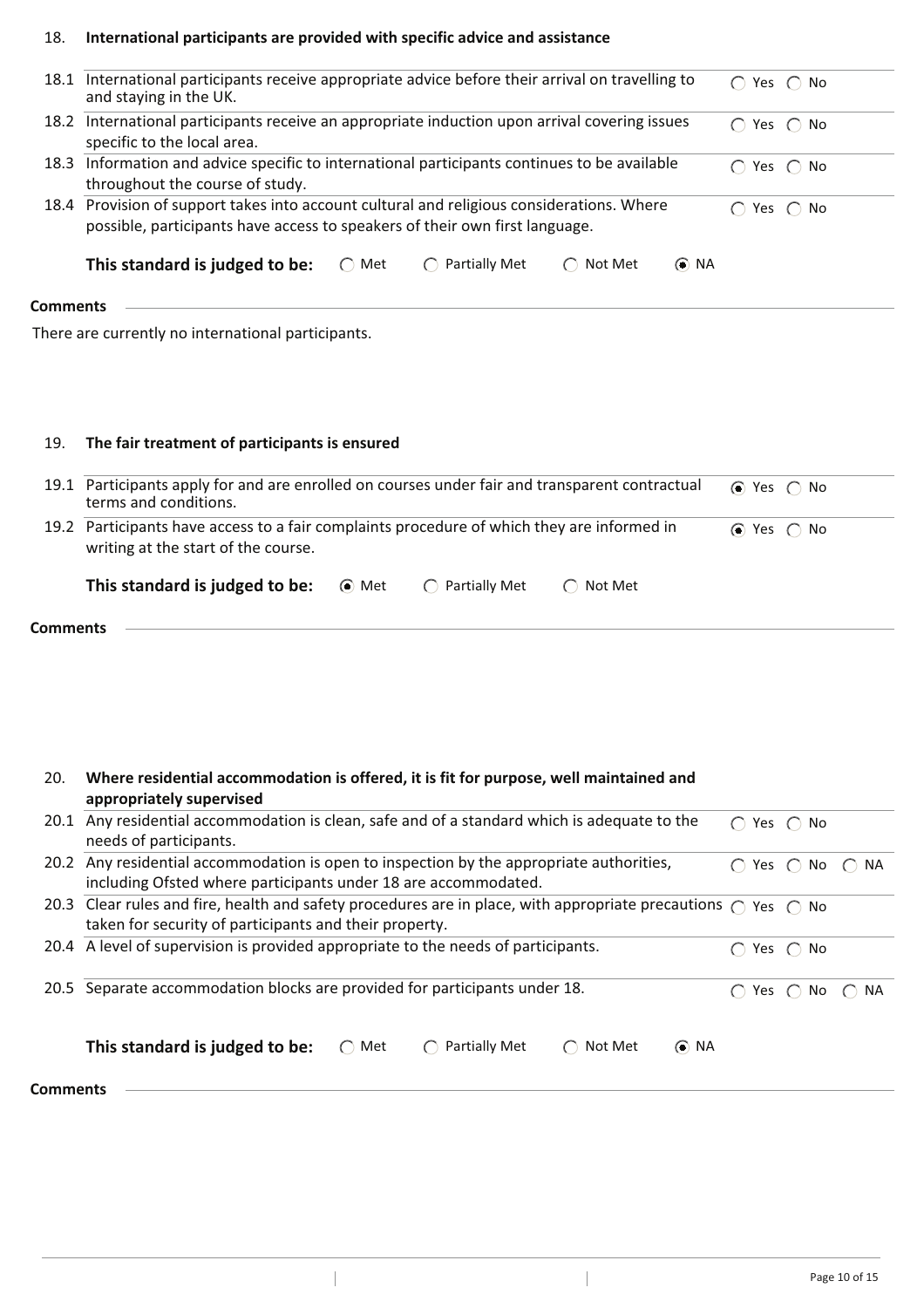| 21.             | Where home-stay accommodation is organised, the welfare of participants is ensured and<br>the provider's relationship with hosts is properly managed                                                               |           |                  |
|-----------------|--------------------------------------------------------------------------------------------------------------------------------------------------------------------------------------------------------------------|-----------|------------------|
|                 | 21.1 Due care is taken in selecting home-stay accommodation which both provides a safe and<br>comfortable living environment for participants and is appropriately located for travel to<br>the provider and back. | $\cap$    | Yes $\bigcap$ No |
|                 | 21.2 Any home-stay accommodation is inspected before participants are placed and is subject to $\bigcap$ Yes $\bigcap$ No<br>regular re-inspection by a responsible representative or agent of the provider.       |           |                  |
|                 | 21.3 The provider has appropriate contracts in place with any hosts, clearly setting out the rules, $\bigcap$ Yes $\bigcap$ No<br>terms and conditions of the provision.                                           |           |                  |
|                 | 21.4 Appropriate advice and support is given to both hosts and participants before and during<br>the placement.                                                                                                    | $\cap$    | Yes $\bigcap$ No |
|                 | 21.5 Clear monitoring procedures are in place with opportunities for participant feedback and<br>prompt action taken in the event of problems.                                                                     | $\bigcap$ | Yes $\bigcap$ No |
|                 | $\odot$ NA<br>This standard is judged to be:<br>Partially Met<br>Met<br>Not Met<br>$\left( \begin{array}{c} \end{array} \right)$<br>$(\ )$                                                                         |           |                  |
| <b>Comments</b> |                                                                                                                                                                                                                    |           |                  |

| 22. The provider provides an appropriate social programme for participants and information |
|--------------------------------------------------------------------------------------------|
| on leisure activities in the area                                                          |

|                 | 22.1 Participants are provided with appropriate information on opportunities for participation<br>at events and other leisure activities which may be of interest. |       |               |                   |                                   | $\odot$ Yes $\odot$ No                   |  |
|-----------------|--------------------------------------------------------------------------------------------------------------------------------------------------------------------|-------|---------------|-------------------|-----------------------------------|------------------------------------------|--|
|                 | 22.2 The social programme is responsive to the needs and wishes of participants.                                                                                   |       |               |                   |                                   | $\odot$ Yes $\odot$ No $\odot$ NA        |  |
| 22.3            | Any activities within the social programme have been chosen with consideration for their<br>affordability by the majority of participants.                         |       |               |                   |                                   | Yes $\bigcap$ No $\bigcirc$ NA<br>$\cap$ |  |
|                 | 22.4 Any activities organised by the provider are supervised by a responsible representative<br>with suitable qualifications and experience.                       |       |               |                   | $\odot$ Yes $\odot$ No $\odot$ NA |                                          |  |
|                 | This standard is judged to be:                                                                                                                                     | ⊙ Met | Partially Met | $\bigcap$ Not Met | $\bigcap$ NA                      |                                          |  |
| <b>Comments</b> |                                                                                                                                                                    |       |               |                   |                                   |                                          |  |

 $\overline{\phantom{a}}$ 

The programmes being offered include appropriate social activities.

 $\overline{\phantom{a}}$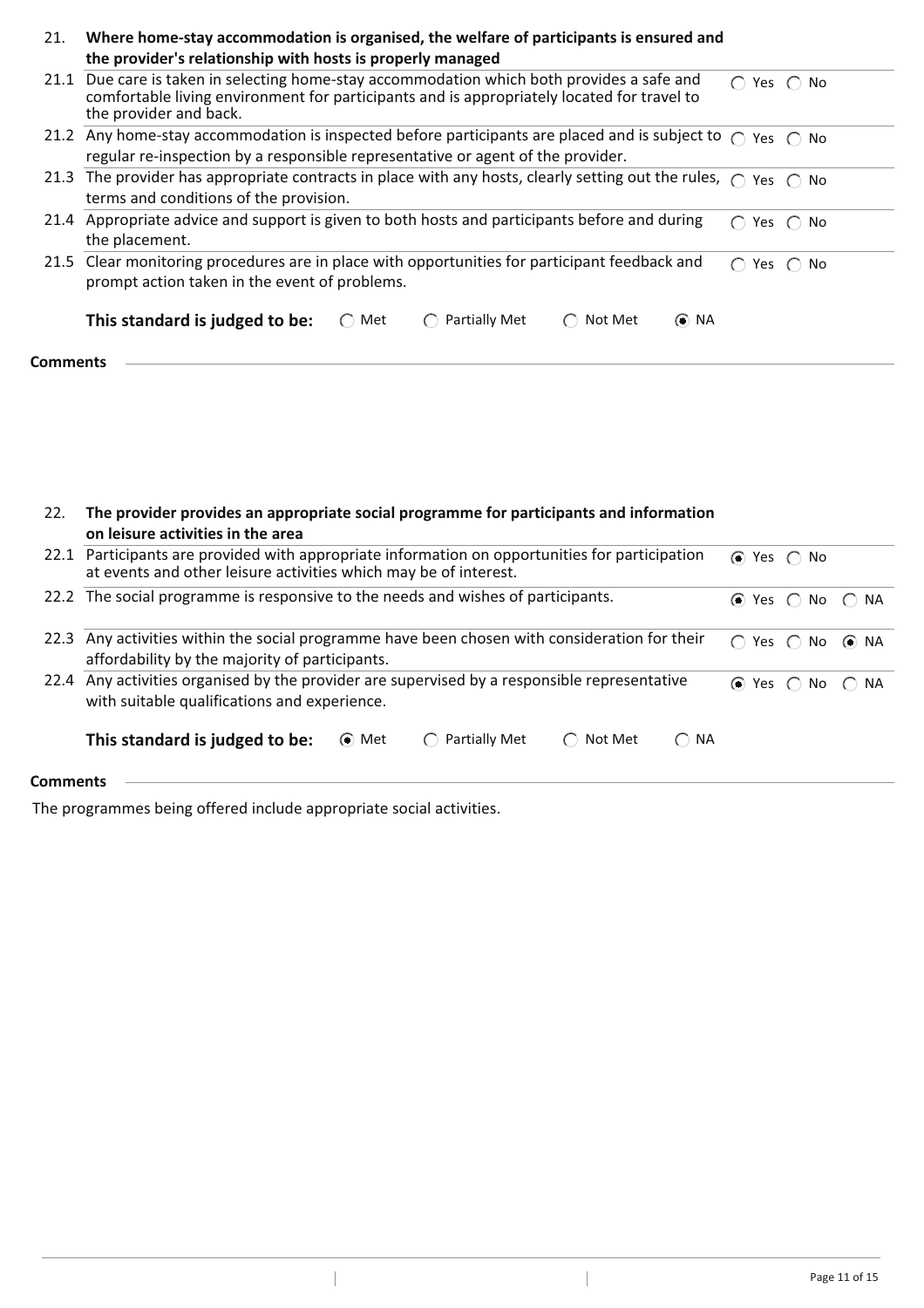# **INSPECTION AREA - PREMISES AND FACILITIES**

#### 23. **The provider has secure possession of and access to its premises**

| 23.1 The provider has secure tenure on its premises.                                                                                     |                 |                   | $\odot$ Yes $\bigcirc$ No $\bigcirc$ NA |  |
|------------------------------------------------------------------------------------------------------------------------------------------|-----------------|-------------------|-----------------------------------------|--|
| 23.2 Where required, the provider has access to suitable external premises for training<br>purposes of a temporary or occasional nature. |                 |                   | $\odot$ Yes $\odot$ No $\odot$ NA       |  |
| <b>This standard is judged to be:</b> $\bullet$ Met                                                                                      | ◯ Partially Met | $\bigcap$ Not Met |                                         |  |

#### **Comments**

The school has access to rented administrative office space in a managed building in central London. It also has access to suitable training rooms, also in central London. It will be necessary to consider acquiring a dedicated premises, with training rooms, if the school's operation develops.

#### 24. **The premises provide a safe, secure and clean environment for participants and staff**

 $\overline{\phantom{a}}$ 

|      | 24.1 Access to the premises is appropriately restricted and secured.                                                                                      |           |               | $\odot$ Yes $\odot$ No |            |
|------|-----------------------------------------------------------------------------------------------------------------------------------------------------------|-----------|---------------|------------------------|------------|
|      | 24.2 The premises are maintained in an adequate state of repair, decoration and cleanliness.                                                              |           |               | $\odot$ Yes $\odot$ No |            |
| 24.3 | There are specific safety rules in areas of particular hazard (e.g. science laboratories),<br>made readily available to participants, staff and visitors. | $\bigcap$ | Yes $\bigcap$ | No                     | $\odot$ NA |
|      | 24.4 General guidance on health and safety is made available to participants, staff and visitors.                                                         |           |               | $\odot$ Yes $\odot$ No |            |
| 24.5 | There is adequate signage inside and outside of the premises and notice boards for the<br>display of general information.                                 |           |               | $\odot$ Yes $\odot$ No |            |
| 24.6 | There is adequate circulation space for the number of participants and staff<br>accommodated, and a suitable area in which to receive visitors.           |           |               | $\odot$ Yes $\odot$ No |            |
|      | 24.7 There are toilet facilities of an appropriate number and level of cleanliness.                                                                       | $\odot$   |               | Yes $\bigcap$ No       |            |
|      | 24.8 There is adequate heating and ventilation in all rooms.                                                                                              | $\odot$   |               | Yes $\bigcap$ No       |            |
|      | This standard is judged to be:<br>Partially Met<br>$\odot$ Met<br>Not Met                                                                                 |           |               |                        |            |

### **Comments**

Both premises are secure, very well maintained and decorated and are of a high quality. The training venue staff provide a health and safety briefing for participants.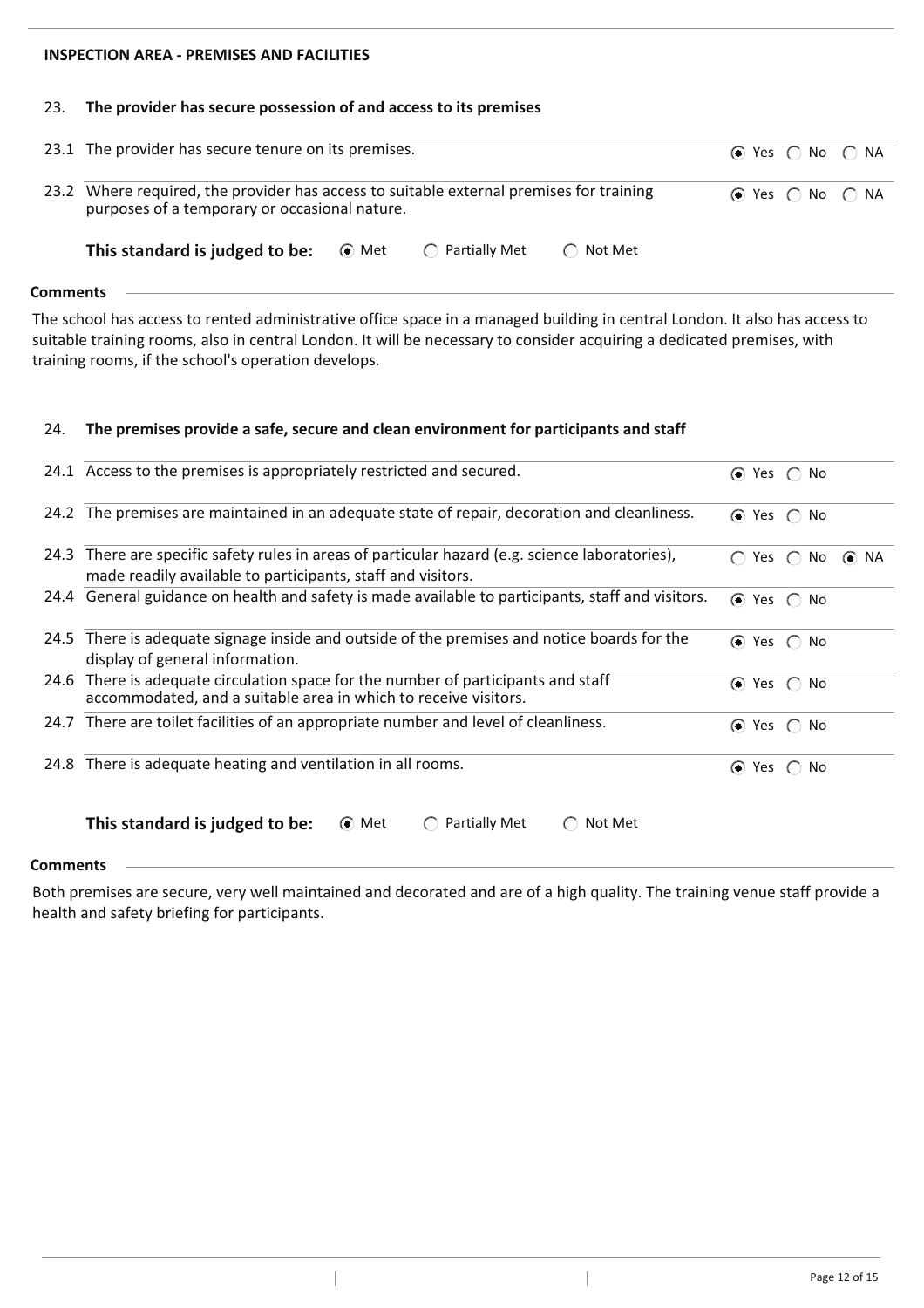#### 25. **Training rooms and other learning areas are appropriate for the courses offered**

|                 | 25.1 Training rooms and other learning areas provide adequate accommodation in size and<br>number for the classes allocated to them.                                              |       |                         |                                          | $\odot$ Yes $\odot$ No                   |  |
|-----------------|-----------------------------------------------------------------------------------------------------------------------------------------------------------------------------------|-------|-------------------------|------------------------------------------|------------------------------------------|--|
|                 | 25.2 Training rooms and any specialised learning areas (e.g. laboratories, workshops, studios)<br>are equipped to a level which allows for the effective delivery of each course. |       |                         |                                          | $\bigcap$ Yes $\bigcap$ No $\bigcirc$ NA |  |
|                 | 25.3 There are facilities suitable for conducting the assessments required on each course.                                                                                        |       |                         | $\bigcap$ Yes $\bigcap$ No $\bigcirc$ NA |                                          |  |
|                 | This standard is judged to be:                                                                                                                                                    | ⊙ Met | $\bigcap$ Partially Met | $\bigcap$ Not Met                        |                                          |  |
| <b>Comments</b> |                                                                                                                                                                                   |       |                         |                                          |                                          |  |

Participants have access to an excellent training environment. Training rooms are spacious and very well equipped.

#### 26. **There are appropriate additional facilities for participants and staff**

|      | 26.1 Participants have access to sufficient space and suitable facilities for private study, including $\cap$ Yes $\cap$ No<br>library and IT resources.              |                        |                                         | $\odot$ NA      |
|------|-----------------------------------------------------------------------------------------------------------------------------------------------------------------------|------------------------|-----------------------------------------|-----------------|
|      | 26.2 Trainers have access to sufficient personal space for preparing lessons, marking work and<br>relaxation.                                                         |                        | $\odot$ Yes $\bigcirc$ No $\bigcirc$ NA |                 |
| 26.3 | Participants and staff have access to space and facilities suitable for relaxation and the<br>consumption of food and drink where appropriate.                        |                        | $\odot$ Yes $\odot$ No $\odot$ NA       |                 |
|      | 26.4 Participants and staff have access to storage for personal possessions where appropriate.                                                                        | $\odot$ Yes $\odot$    |                                         | No $\bigcap$ NA |
|      | 26.5 There are individual offices or rooms in which trainers and senior management<br>can hold private meetings and a room of sufficient size to hold staff meetings. | $\odot$ Yes $\odot$ No |                                         |                 |
|      | This standard is judged to be:<br>Partially Met<br>⊙ Met<br>Not Met<br>$\left( \begin{array}{c} \end{array} \right)$                                                  |                        |                                         |                 |

# **Comments**

Additional facilities for participants and staff, including relaxation space and a modern café at the delivery venue, are very good. Staff also work from home.

 $\begin{array}{c} \hline \end{array}$ 

# **COMPLIANCE WITH STATUTORY REQUIREMENTS**

Declaration of compliance has been signed and dated.  $\bullet$  Yes  $\circ$  No

 $\overline{\phantom{a}}$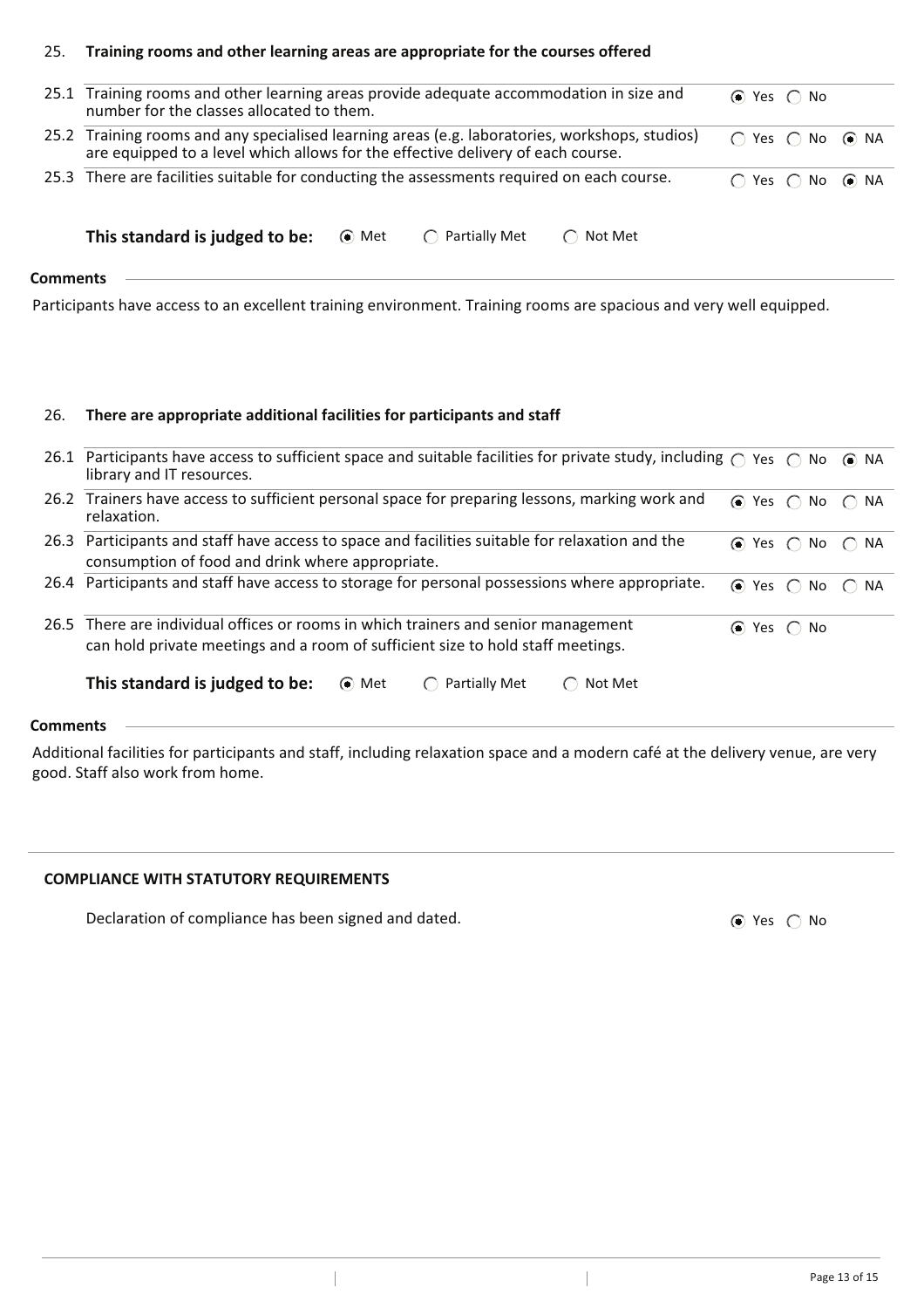# **PART C - SUMMARY OF STRENGTHS AND ACTION POINTS**

*Numbering of action points aligns with that of the minimum standards*

# **MANAGEMENT, STAFFING AND ADMINISTRATION**

### **Provider's strengths**

| Good experience and commitment of the senior managers.<br>Comprehensive range of policies to support the School's operation.<br>Appropriate methods to assess the quality of the provision.              |                                                 |
|----------------------------------------------------------------------------------------------------------------------------------------------------------------------------------------------------------|-------------------------------------------------|
| <b>Actions required</b>                                                                                                                                                                                  | <b>Priority H/M/L</b>                           |
| 8.2 LSET must develop a system for regularly reviewing the school's<br>performance, which takes into account all the available data and includes<br>action plans for improvement and involves all staff. | $\bigcap$ High $\bigcirc$ Medium $\bigcirc$ Low |

### **TEACHING, LEARNING AND ASSESSMENT**

### **Provider's strengths**

| Well qualified and experienced trainers. |                       |
|------------------------------------------|-----------------------|
| <b>Actions required</b>                  | <b>Priority H/M/L</b> |
| None                                     | ○ High ○ Medium ○ Low |

# **PARTICIPANT WELFARE**

### **Provider's strengths**

| Good support provided to participants, in accordance with their needs. |                                                  |  |  |
|------------------------------------------------------------------------|--------------------------------------------------|--|--|
| <b>Actions required</b>                                                | <b>Priority H/M/L</b>                            |  |  |
| None                                                                   | $\bigcirc$ High $\bigcirc$ Medium $\bigcirc$ Low |  |  |

### **PREMISES AND FACILITIES**

### **Provider's strengths**

| Participants have access to a very good environment for learning. |                                               |  |  |
|-------------------------------------------------------------------|-----------------------------------------------|--|--|
| <b>Actions required</b>                                           | <b>Priority H/M/L</b>                         |  |  |
| <b>None</b>                                                       | $\bigcap$ High $\bigcap$ Medium $\bigcap$ Low |  |  |

### **RECOMMENDED AREAS FOR QUALITY IMPROVEMENT**

Review the policies to ensure they are all relevant to the particular provision offered by the School.

Establish an electronic database to store relevant information and produce useful management reports.

Expand the staff handbook so that it contains information about development opportunities and how staff performance will be reviewed to ensure staff are aware of these.

 $\overline{\phantom{a}}$